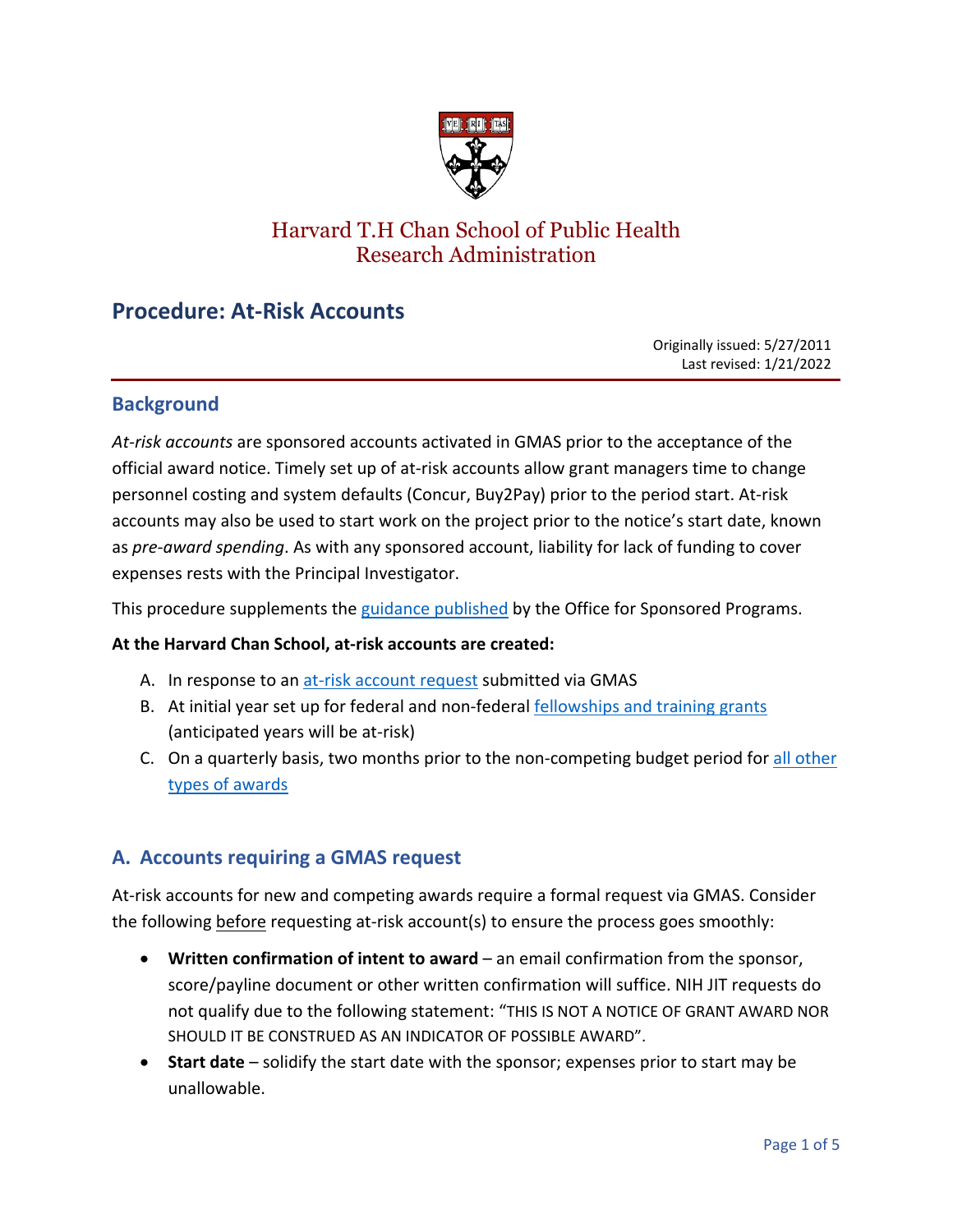- **Funding amount** verify any changes to the award amount as the PI will be responsible for funding overexpenditures. For awards in foreign currency, request 90% of the award amount to compensate for exchange fluctuations.
- **Pre-award spending limitations** check program guidelines as sponsors vary on both what constitutes pre-award costs and allowability of those costs. If sponsor terms are unclear, contact your SPA AD for assistance.
- **Award acceptance** spending may imply acceptance of grant terms and conditions, which may hinder successful negotiation of problematic terms.
- **Subcontracts and part-of accounts**  all at-risk accounts, including subcontract and partof accounts, will be at the financial risk and responsibility of the principal investigator(s), including the clearance of deficits.
- **Approvals** certain approvals must be complete or in process:
	- o Must be complete with GMAS approval status set to 'Done':
		- Outside activity and interest reporting
		- International collaboration and activities
		- **Participation agreements for Harvard-based researchers**
	- o Must be in process with responsible offices:
		- IRB protocol or 'not human subjects' confirmation obtained
		- **I** IACUC protocol
- **Journals** consider what journals may be needed

## Debits to at-risk accounts are not subject to the cost transfer policy

#### **Process Steps – Accounts requiring a GMAS request**

| <b>Step</b>    | <b>Role</b> | <b>Task/Activity</b>                                                          |
|----------------|-------------|-------------------------------------------------------------------------------|
| 1              | <b>GM</b>   | On a monthly basis, review proposals with a start date in the next 60         |
|                |             | days. Discuss each with the PI to determine if an at-risk account is          |
|                |             | appropriate and if there are discretionary funds (either PI- or               |
|                |             | department-based) to provide as contingency funding.                          |
| $\overline{2}$ | GM/PI       | Collect confirmation of intent to award from the sponsor.                     |
|                |             | Process outstanding approvals in GMAS.                                        |
| 3              | GM          | Complete internal request in GMAS.                                            |
|                |             | Upload sponsor confirmation and other documents, as needed.<br>$\bullet$      |
|                |             | Request full budget period and amount expected.                               |
|                |             | In the comments, enter the following: "If award is not made, the<br>$\bullet$ |
|                |             | expenses will be journaled to: description of account,                        |
|                |             | tub.org.fund.activity.subactivity.root"                                       |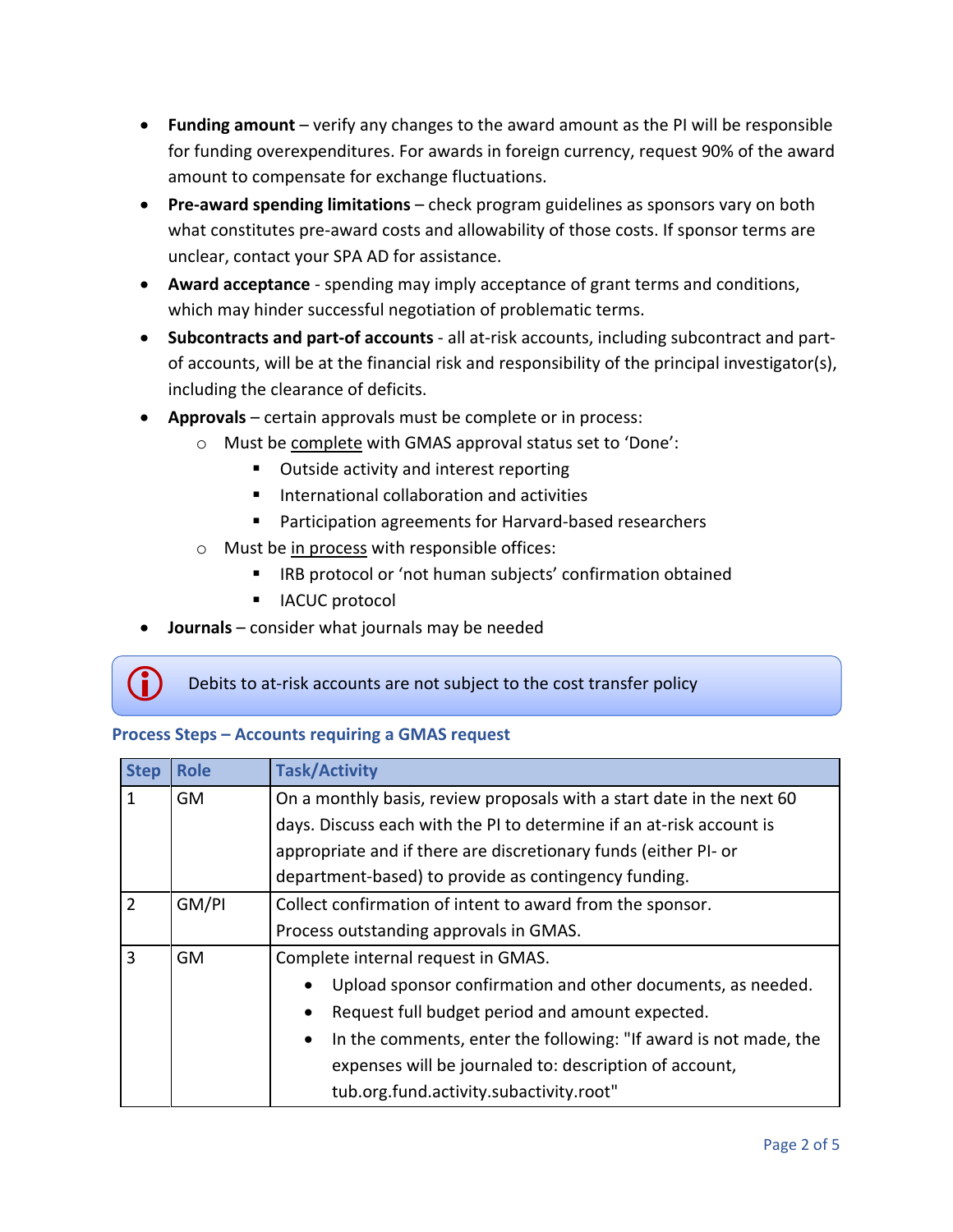| $\overline{4}$ | <b>GM</b>   | Email SRA that request is available for review (GMAS does not send a  |  |
|----------------|-------------|-----------------------------------------------------------------------|--|
|                |             | notification). Mark email as Urgent if priority processing is needed. |  |
| 5              | <b>SRA</b>  | Review GMAS request, documentation and approval statuses.             |  |
|                |             | Notifies GM to route request for signature.                           |  |
| 6              | <b>GM</b>   | Select appropriate signatures, lock and route:                        |  |
|                |             | PI (or Mentor, if fellowship)<br>$\bullet$                            |  |
|                |             | <b>ADF</b><br>$\bullet$                                               |  |
|                |             | <b>SPA AD</b><br>$\bullet$                                            |  |
| 7              | Signatories | Review and sign GMAS request.                                         |  |
| 8              | <b>SRA</b>  | Submit data sheet to OPS team.                                        |  |
| 9              | <b>OPS</b>  | Process action memo.                                                  |  |

# <span id="page-2-0"></span>**B. Automatic account setup for fellowships and training grants**

At-risk accounts for anticipated years, if year logic is applicable, will be set up at the same time as the first obligated year of the award according to the budget period and amount information outlined in the notice of award.

#### **Process Steps – Training grants and fellowships**

| <b>Step</b> | Role       | Task/Activity                                                                |
|-------------|------------|------------------------------------------------------------------------------|
|             | <b>OPS</b> | While processing the initial year's segment revision, set up all anticipated |
|             |            | vears' accounts as at-risk.                                                  |

## <span id="page-2-1"></span>**C. Streamlined account setup for all other non-competing grants**

All other active grants with year logic accounts will follow a streamlined process in advance of the next year of funding.

#### **Process Steps – All noncompeting**

| <b>Step</b> | <b>Role</b> | <b>Task/Activity</b>                                                                   |
|-------------|-------------|----------------------------------------------------------------------------------------|
| 1           | <b>OPS</b>  | On/around the 1 <sup>st</sup> of Jan, Apr, Jul and Oct, run ad hoc report to determine |
|             |             | year logic accounts ending in the next quarter (Jan/Apr, Apr/Jul, Jul/Oct,             |
|             |             | Oct/Jan).                                                                              |
|             |             | Export results set to Excel and break up report by department. Save to the             |
|             |             | (Post Award) Metrics folder for each department.                                       |
|             |             | Notify HCSRA Team to announce in HCSRA Highlights that reports are ready               |
|             |             | for department input.                                                                  |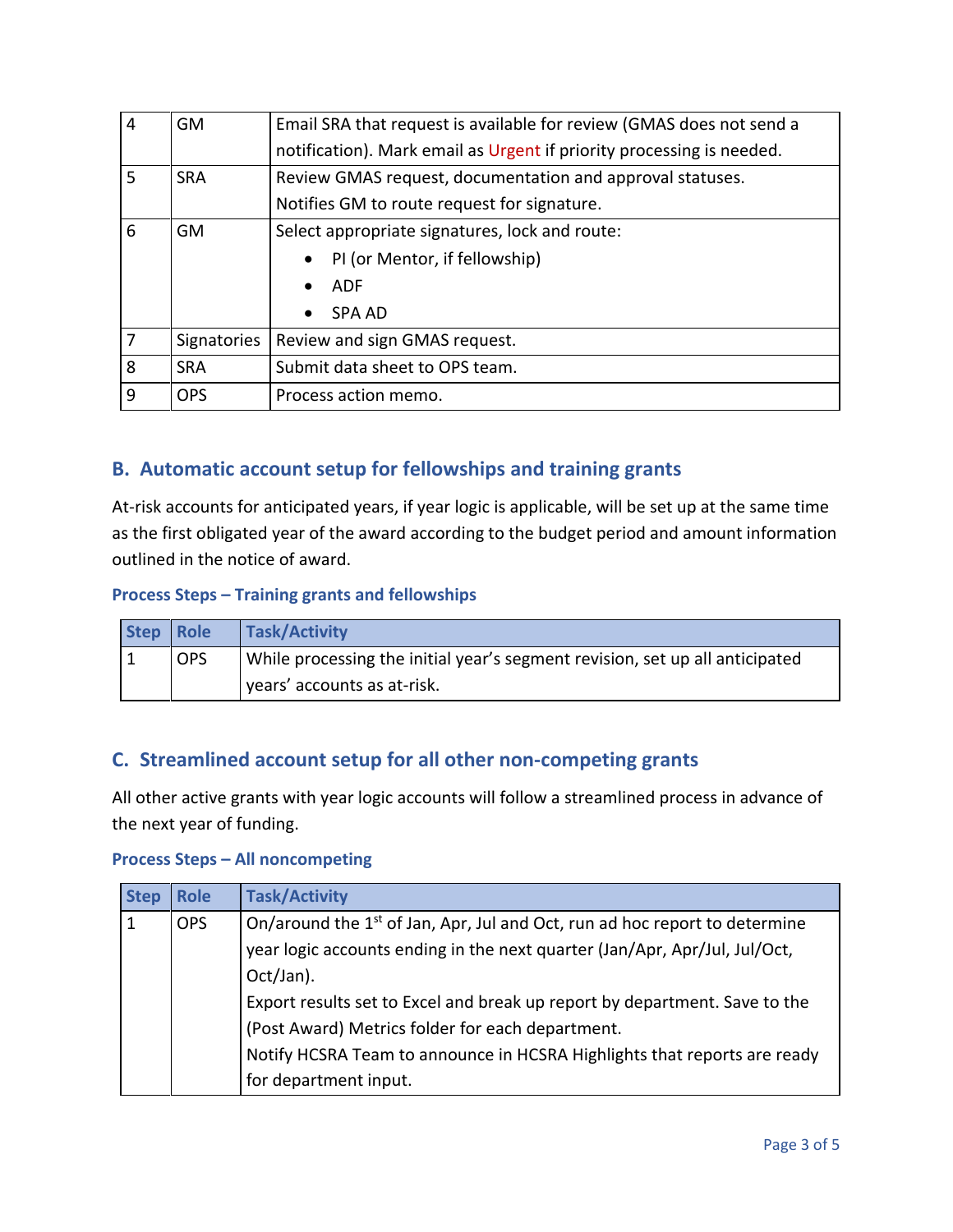| GM/PI      | Determine which accounts to set up as at-risk and input decision in Dept                        |
|------------|-------------------------------------------------------------------------------------------------|
|            | column by end of the first month of the quarter (Jan, Apr, Jul, Oct).                           |
| <b>OPS</b> | $\sigma$ On/around the 1 <sup>st</sup> of the second month of the quarter (Feb, May, Aug, Nov), |
|            | set up accounts according to finalized report and issue action memo.                            |

## **Maintenance and monitoring**

Active at-risk accounts appear on the following reports:

- Weekly SRA metrics for following up on status of award document
- Monthly reports from OSP not distributed at SPH
- Quarterly OSP/SPH risk assessment OSP presentation to SPH leadership of at-risk accounts that exceed or are close to exceeding their budget period/allocated amounts.

Grant managers must monitor at-risk accounts with as much or more attention as active accounts. Grant managers and PIs are jointly responsible for controlling expenses and ensuring compliance with sponsor and school policy. At-risk account expenses should never exceed the budget period or allocation amount requested. Additional GMAS request(s) must be created and approved to spend beyond the original at-risk period and allocation amount.

## **Contacts**

- Jenille Plummer, [jplummer@hsph.harvard.edu](mailto:jplummer@hsph.harvard.edu)
- Kay Sullivan, [ksullivan@hsph.harvard.edu](mailto:ksullivan@hsph.harvard.edu)

## **Revision History**

| 1/21/22 | Disqualified use of NIH JIT request as written confirmation of award: "THIS IS<br>NOT A NOTICE OF GRANT AWARD NOR SHOULD IT BE CONSTRUED AS AN<br><b>INDICATOR OF POSSIBLE AWARD"</b>                                                                                  |
|---------|------------------------------------------------------------------------------------------------------------------------------------------------------------------------------------------------------------------------------------------------------------------------|
| 1/6/22  | Noted that expenses moved to an at-risk account are not subject to the cost<br>transfer policy, per OSP's Cost Transfer FAQs.                                                                                                                                          |
| 9/17/21 | Major revisions: combined at-risk processes into one document; updated<br>guidance on requested accounts, updated period/amount to full budget<br>period/amount; created new process for fellowships and training grants;<br>updated process for streamlined accounts. |